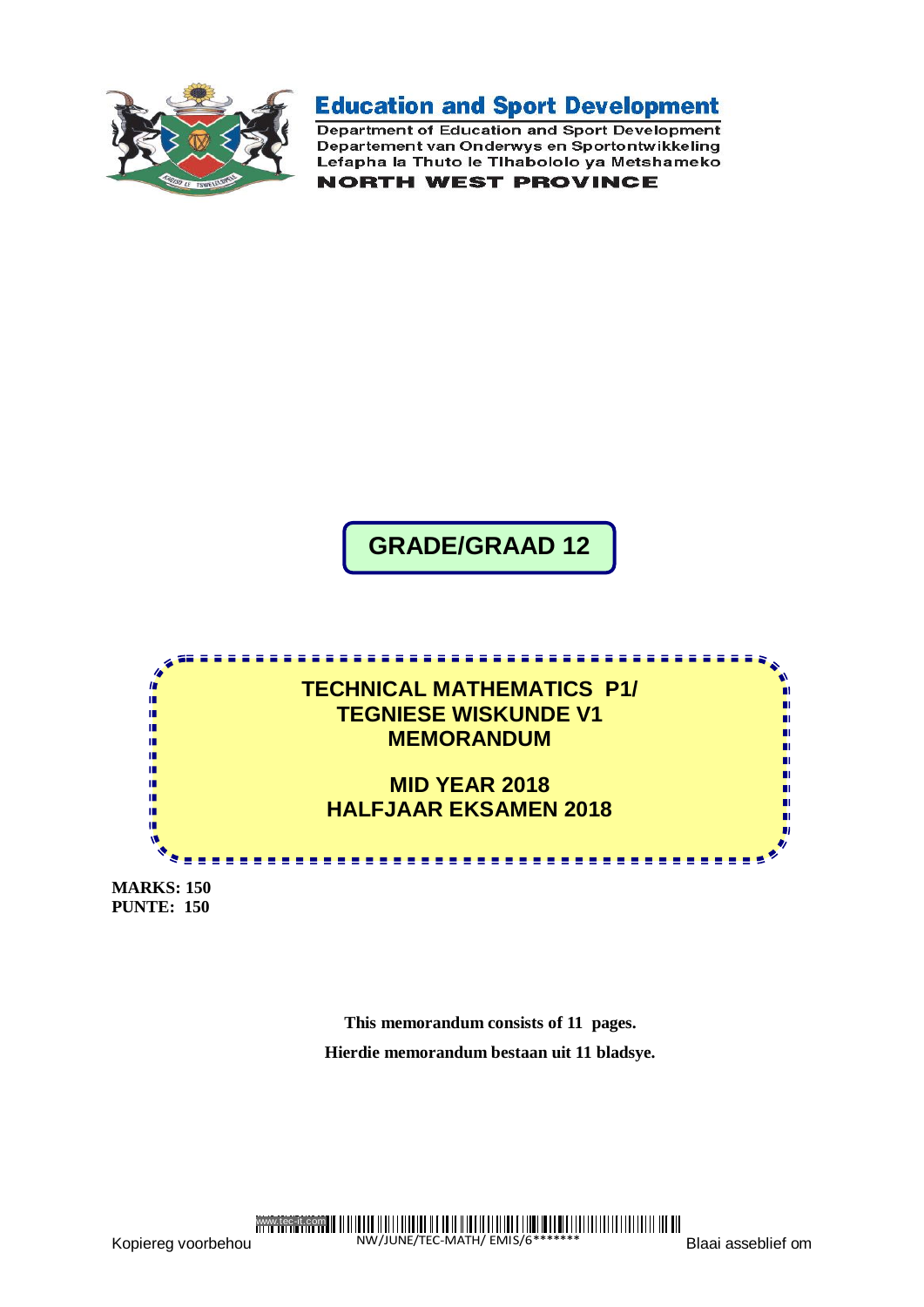# **QUESTION 1 / VRAAG 1**

| 1.1.1              | $x(x+3) = 4$                                                              |                                                                                     |
|--------------------|---------------------------------------------------------------------------|-------------------------------------------------------------------------------------|
|                    | $x^2 + 3x - 4 = 0$                                                        | $\checkmark$ std form                                                               |
|                    | $(x+4)(x-1) = 0$                                                          | $\checkmark$ factorisation                                                          |
|                    | $x = -4$ or $x = 1$                                                       | $\checkmark$ both x values<br>(3)                                                   |
| $1.1.\overline{2}$ | $x^2-6x-2=0$                                                              |                                                                                     |
|                    | $x = \frac{-b \pm \sqrt{b^2 - 4ac}}{2a}$                                  | $\checkmark$ sub. into the correct<br>formula / vervang in die<br>korrekte formule  |
|                    | $x = \frac{-(-6) \pm \sqrt{(-6)^2 - 4(1)(-2)}}{2(1)}$                     | $x = \frac{6 \pm \sqrt{44}}{2(1)}$                                                  |
|                    | $x = \frac{6 \pm \sqrt{44}}{2(1)}$                                        |                                                                                     |
|                    | $= 3 \pm \sqrt{11}$                                                       | $\checkmark$ answers in simplified form<br>/ antwoorde<br>(3)                       |
| 1.2                | $2y + x = 3$ and $(x + y)(2x - y) = 0$                                    |                                                                                     |
|                    | $x = 3 - 2y$                                                              | $x = 3 - 2y$                                                                        |
|                    | $(3-2y+y)[2(3-2y)-y]=0$                                                   |                                                                                     |
|                    | $(3 - y)(6 - 5y) = 0$<br>$y = 3$ or $y = \frac{6}{5}$                     | $\checkmark$ sub. of x into quadratic e/<br>vervang y in kwadratiese<br>vergelyking |
|                    |                                                                           |                                                                                     |
|                    | $x = 3-2(3) = -3$ ; $x = 3-2(\frac{6}{5}) = \frac{3}{5}$                  | $\checkmark \checkmark$ values / waardes<br>$\sqrt{x}$ values / waardes<br>(6)      |
|                    | <b>OR</b>                                                                 | <b>OR</b>                                                                           |
|                    |                                                                           |                                                                                     |
|                    |                                                                           |                                                                                     |
|                    |                                                                           |                                                                                     |
|                    | www.tec-it.com<br>NW/JUNE/TEC-MATH/ EMIS/6 ********<br>Copyright reserved | <b>TILLE</b><br>Please turn over                                                    |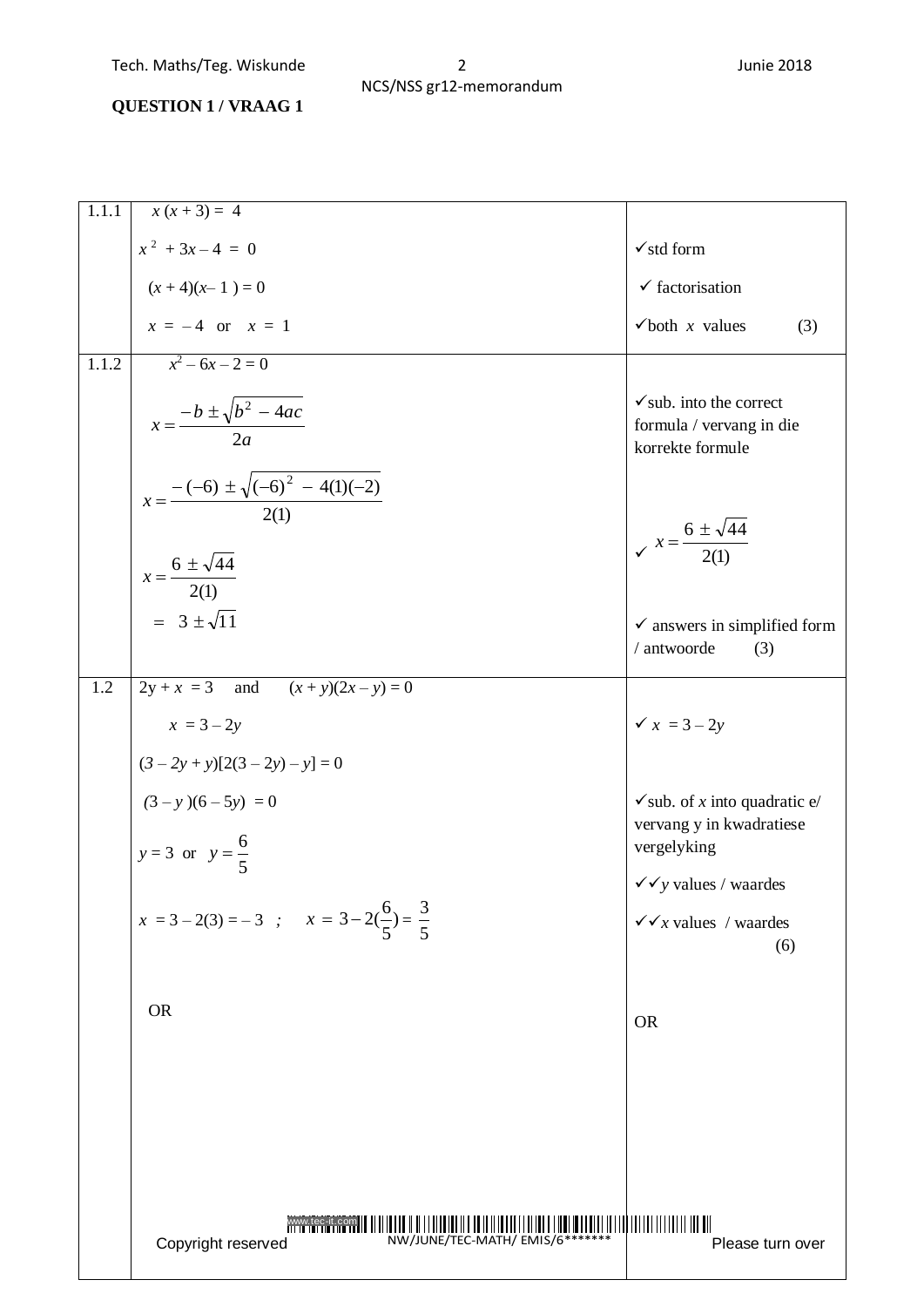| <b>ICUIL MOULD ICE. WISKUILLE</b>                                                                 | <b>JUILE ZUTO</b>                                                                                                               |
|---------------------------------------------------------------------------------------------------|---------------------------------------------------------------------------------------------------------------------------------|
| NCS/NSS gr12-memorandum                                                                           |                                                                                                                                 |
| $x = 3 - 2y$                                                                                      | $\sqrt{x}$ = 3 – 2y                                                                                                             |
| $(3-2y+y)[2(3-2y)-y]=0$                                                                           |                                                                                                                                 |
| $2(3-2y) + y(3-2y) - y^2 = 0$<br>$2(9-12y+4y^{2})+3y-2y^{2}-y^{2}=0$<br>$18-24y+8y+3y-2y^2-y^2=0$ | $\checkmark$ sub. of x into quadratic e/<br>vervang y in kwadratiese<br>vergelyking<br>$\checkmark \checkmark$ values / waardes |
| $(5y-6)(y-3)=0$                                                                                   | $\sqrt{x}$ values / waardes<br>(6)                                                                                              |
| $x = \frac{3}{5}$ or $x = -3$                                                                     |                                                                                                                                 |
|                                                                                                   | $5y - 21y + 18 = 0$<br>$y = \frac{6}{5}$ or $y = 3$                                                                             |

### **QUESTION 2 / VRAAG 2**

| (3)                      |
|--------------------------|
|                          |
|                          |
| $\sqrt{2x-y} + (-x+2y)i$ |
|                          |
|                          |
|                          |
|                          |
|                          |
| (7)                      |
|                          |
|                          |
|                          |

NW/JUNE/TEC-MATH/ EMIS/6\*\*\*\*\*\*\*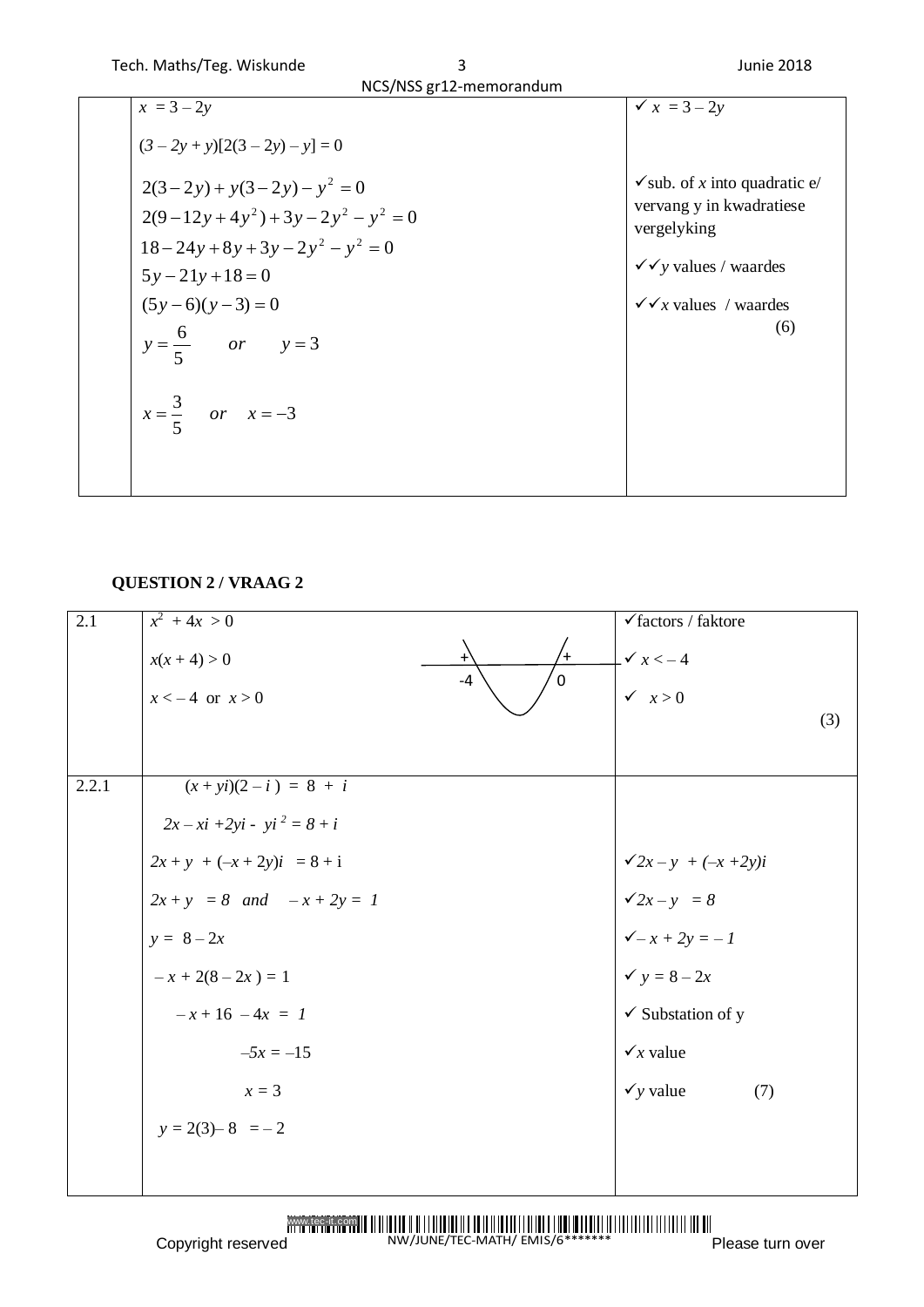| NCS/NSS gr12-memorandum |                                                                                                                                                                                                                                                                                          |                                                                                                                                             |  |
|-------------------------|------------------------------------------------------------------------------------------------------------------------------------------------------------------------------------------------------------------------------------------------------------------------------------------|---------------------------------------------------------------------------------------------------------------------------------------------|--|
| 2.2.2                   | $x + yi = \frac{7+i}{2-i}$<br>$x + yi = \frac{(7+i)(2+i)}{(2-i)(2+i)}$<br>$=\frac{14+7i+2i+i^2}{4+1}$<br>$=\frac{13+9i}{5}$<br>$=\frac{13}{5}+\frac{9}{5}i$                                                                                                                              | $\checkmark$ multiply & divide by 2+ i<br>$\checkmark$ 13 + 9 <i>i</i><br>$\checkmark$<br>$\checkmark$ value<br>$\checkmark$ y value<br>(5) |  |
| 2.3                     | $x=\frac{13}{5}$ and $y=\frac{9}{5}$<br>$z = -1 + i$ in polar form<br>$ z  = \sqrt{(-1)^2 + 1^2} = \sqrt{2}$<br>$\tan \theta = \frac{1}{-1} = -1$<br>$arg Z = \frac{3\pi}{4}$<br>$z = \sqrt{2} \left[ \cos \left( \frac{3\pi}{4} \right) + i \sin \left( \frac{3\pi}{4} \right) \right]$ | $\begin{cases} \sqrt{2} \\ \sqrt{\tan \theta} = -1 \end{cases}$<br>$argZ = \frac{3\pi}{4}$<br>$\checkmark$ answer<br>(4)                    |  |

# **QUESTION 3 / VRAAG 3**

| 3.1 | $x = \frac{5 \pm \sqrt{49 - 8k}}{2}$                                                              | $\checkmark$ substitution / vervanging             |
|-----|---------------------------------------------------------------------------------------------------|----------------------------------------------------|
|     | $x = \frac{5 \pm \sqrt{49 - 8(5)}}{2}$<br>$x=\frac{5\pm\sqrt{9}}{2}$                              | $\sqrt{x} = \frac{5 \pm \sqrt{9}}{2}$              |
|     | Roots are unequal, rational and real./ Wortels is ongelyk,<br>rasionaal en reëel                  | $\checkmark$ answer / antwoord (3)                 |
| 3.2 | Roots are real when / <i>Wortels is reëel</i> $\Delta \geq 0$<br>$49 - 8k \ge 0$<br>$-8k \ge -49$ | $\checkmark \Delta \geq 0$<br>$\sqrt{-8k} \ge -49$ |
|     | $k \leq \frac{49}{8}$                                                                             | $\checkmark$ answer / antwoord (3)                 |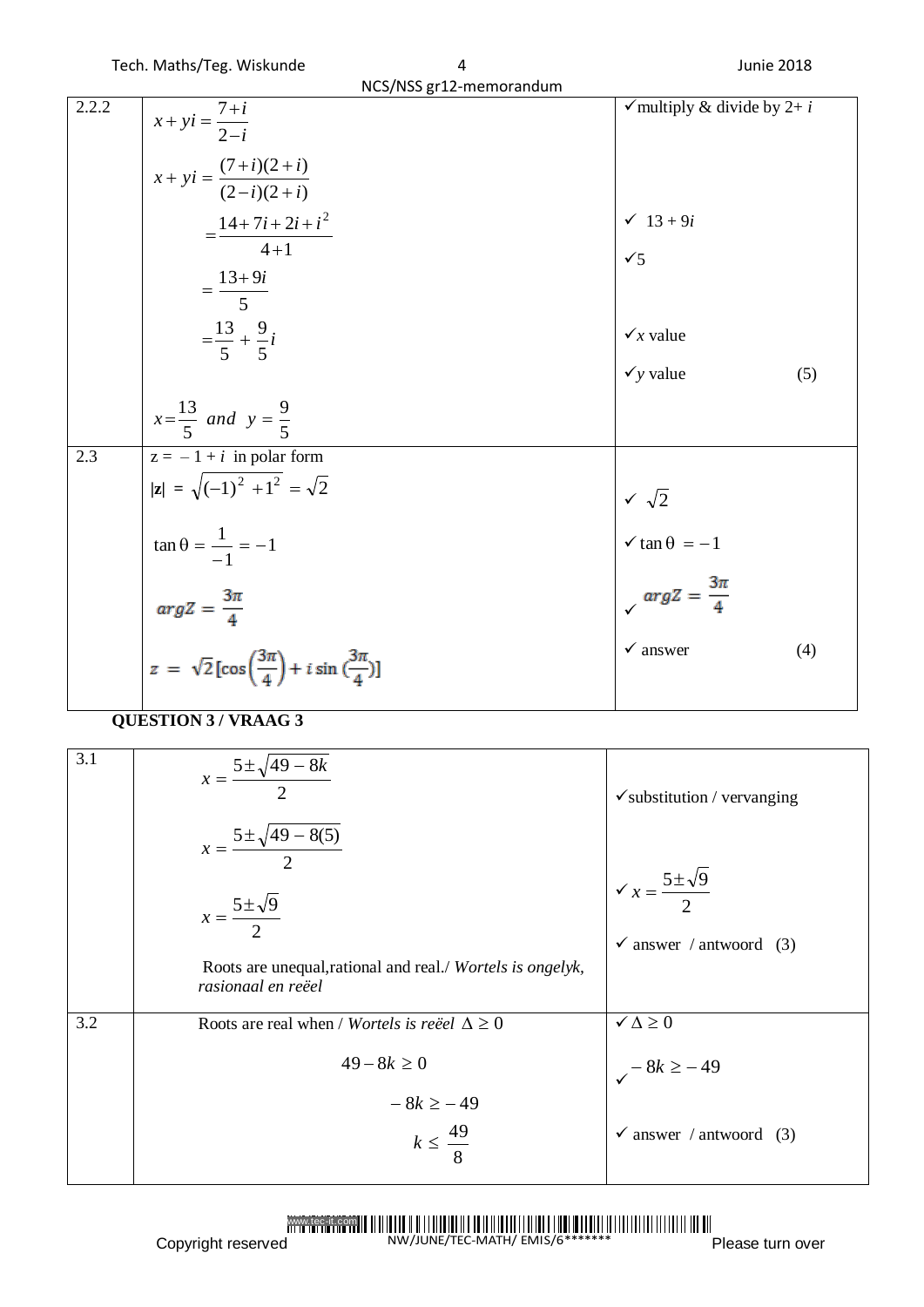#### **QUESTION 4 / VRAAG 4**

| 4.1.1 | $\frac{3^{n+4}-6.3^{n+2}}{3^{n+2}.2}$<br>$= \frac{3^{n+2} [3^2 - 6.]}{3^{n+2} .2}$ | √Taking common factor<br>outside<br>$\checkmark$ simplification |
|-------|------------------------------------------------------------------------------------|-----------------------------------------------------------------|
|       | $=\frac{3}{2}$                                                                     | $\checkmark$ answer / antwoord<br>(3)                           |
| 4.1.2 | $\log 15 + \log 6 - 2\log 3$                                                       |                                                                 |
|       | $=$ log 15+ log 6 – log 3 <sup>2</sup>                                             | $\sqrt{\log \frac{15\times 6}{9}}$                              |
|       | $=\log \frac{15\times 6}{9}$                                                       | $\sqrt{\log 10}$                                                |
|       | $=$ log 10<br>$=1$                                                                 | $\checkmark$ answer /antwoord                                   |
|       |                                                                                    | (3)                                                             |
| 4.1.3 | $\log 36 - \log 25$<br>$\log 6 - \log 5$                                           | $\sqrt{\frac{\log 6^2 - \log 5^2}{\log 6 - \log 5}}$            |
|       | $=\frac{\log 6^2 - \log 5^2}{\log 6 - \log 5}$                                     | $\checkmark$ Taking 2 outside/                                  |
|       |                                                                                    | factorising                                                     |
|       | $=\frac{2[\log 6-\log 5]}{\log 6-\log 5}$                                          |                                                                 |
|       | $=2$                                                                               | $\checkmark$ answer / antwoord<br>(3)                           |
| 4.2.1 | $4^{x-1} = \sqrt{32}$                                                              |                                                                 |
|       | $2^{2(x-1)} = 2^{\frac{5}{2}}$                                                     | $\checkmark$ changing the base /<br>verander die grondtal       |
|       | $2(x-1) = \frac{5}{2}$                                                             | $\checkmark$ equating the exponents<br>/ stel eksponente gelyk  |
|       | $x - 1 = \frac{5}{4}$                                                              | $\checkmark$ answer / antwoord<br>(3)                           |
|       | $x = \frac{9}{4}$                                                                  |                                                                 |
|       |                                                                                    |                                                                 |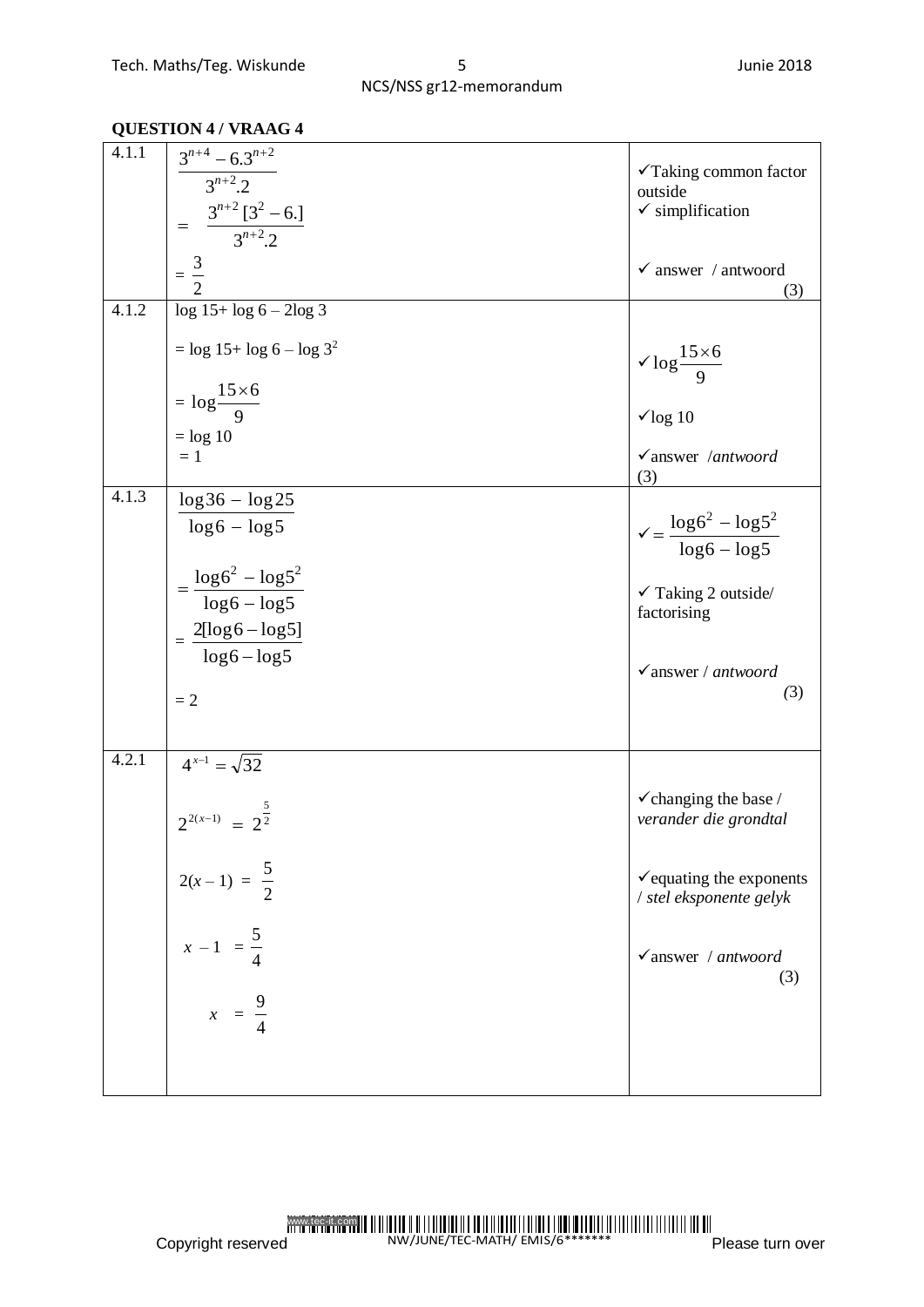.

| 4.2.2 | $2.5^{x} = 6$                                                   | $\sqrt{5^x} = 3$                                      |
|-------|-----------------------------------------------------------------|-------------------------------------------------------|
|       | $5^x = 3$                                                       |                                                       |
|       | $x \log 5 = \log 3$                                             |                                                       |
|       | $x = \frac{\log 3}{\log 3}$                                     | $x = \frac{\log 3}{\log 5}$                           |
|       | $\log 5$                                                        |                                                       |
|       | $= 0,68$                                                        | $\checkmark$ answer<br>(3)                            |
| 4.2.3 | $\log(x-1) + \log(x+2) - 1 = 0$                                 |                                                       |
|       | $log(x-1) + log(x+2) = 1$                                       | $\checkmark$ Taking 1 to RHS                          |
|       | $log(x-1)(x+2) = 1$                                             | $\checkmark$ apply the law                            |
|       | $(x-1)(x+2) = 10$                                               | $\checkmark$ changing log form to<br>exponential form |
|       | $x^2 + x - 2 = 10$                                              |                                                       |
|       | $x^2$ + $x-12=0$                                                | $\checkmark$ quadratic form                           |
|       | $(x-3)(x+4)=0$                                                  | $\checkmark$ factors                                  |
|       | $x = 3$ or $x = -4$<br>N/A                                      | $\checkmark$ answer<br>(6)                            |
| 4.3   | $\log \frac{\sqrt{3}}{3} = \log \sqrt{3} - \log 3$              | $\checkmark$ apply the law                            |
|       | $= \log 3^{\frac{1}{2}} - \log 3$<br>$=\frac{1}{2}$ log3 – log3 | $\sqrt{\frac{1}{2}} \log 3 - \log 3$                  |
|       | $=\frac{1}{2}m - m$<br>$=-\frac{1}{2}m$                         | $\checkmark$ answer<br>(3)                            |

www.tec-it.com NW/JUNE/TEC-MATH/ EMIS/6\*\*\*\*\*\*\*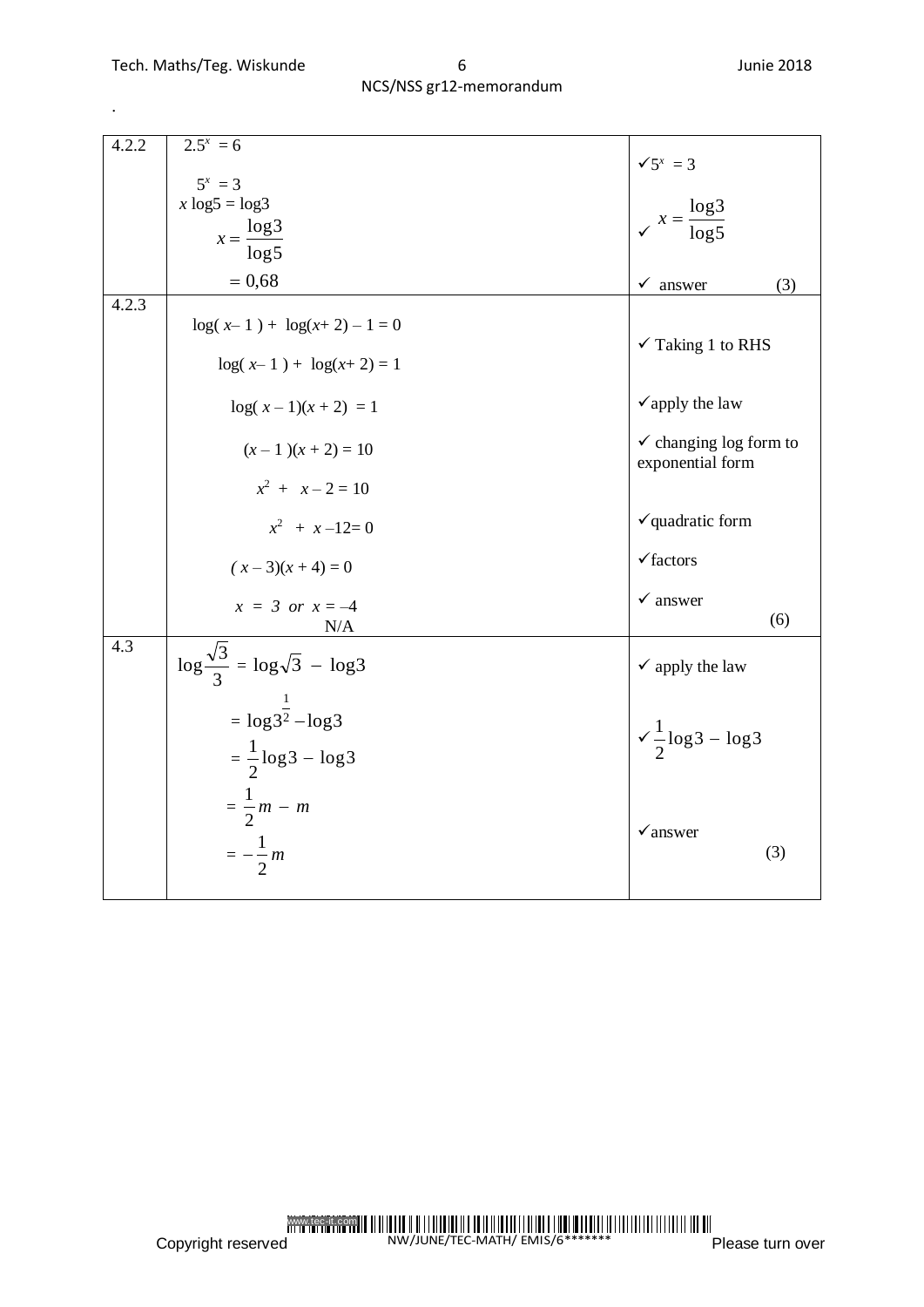| $\overline{5.1}$ | $y = 2$                                                                                                                                                      | $\checkmark$ answer<br>(1)                                                                                   |
|------------------|--------------------------------------------------------------------------------------------------------------------------------------------------------------|--------------------------------------------------------------------------------------------------------------|
| $\overline{5.2}$ | $-\frac{4}{x} + 2 = y$<br>$\boldsymbol{\mathcal{X}}$<br>$-\frac{4}{-}+2=0$<br>$\boldsymbol{\mathcal{X}}$<br>$-\frac{4}{-}=-2$<br>$\mathcal{X}$<br>$-4 = -2x$ | $\checkmark$ y= 0<br>$\sqrt{-\frac{4}{-}} = -2$<br>$\boldsymbol{x}$<br>$\checkmark$ answer / antwoord<br>(3) |
|                  | $x = 2$                                                                                                                                                      |                                                                                                              |
| $\overline{5.3}$ | Sketch graph / Sketsgrafiek<br>$\overline{2}$<br>$\mathbf{x}$<br>$\overline{O}$<br>$\mathbf 2$                                                               | $\checkmark$ Asymptote / Asimptote<br>$\checkmark$ x-int / afsnit<br>$\checkmark$ shape / vorm<br>(3)        |

#### **QUESTION 6**

| 6.1.1 | $g(x) = a^x + q$                 | $\checkmark$ q = -2                                     |
|-------|----------------------------------|---------------------------------------------------------|
|       | $q = -2$                         |                                                         |
|       | $g(x) = a^{x} - 2$               | $\checkmark$ sub of (1;0) / very (1;0)                  |
|       | $0 = a^1 - 2$                    | $\checkmark$ 2 = $a^1$                                  |
|       | $2 = a^1$                        |                                                         |
|       | $a = 2$                          | $\sqrt{ans}/ant$ / antw<br>(3)                          |
| 6.1.2 | $y > -2$ OR $y \in (-1, \infty)$ | $\checkmark$ answer / antwoord<br>(1)                   |
| 6.1.3 | $y = 0$                          | $\checkmark$ answer / antwoord (2)                      |
| 6.2.1 | $r = 7$                          | $\sqrt{a}$ nswer<br>(1)                                 |
| 6.2.2 | $-7 \leq y \leq 7$               | $\checkmark$ end points<br>$\checkmark$ Notation<br>(2) |
|       |                                  |                                                         |

NW/JUNE/TEC-MATH/ EMIS/6\*\*\*\*\*\*\*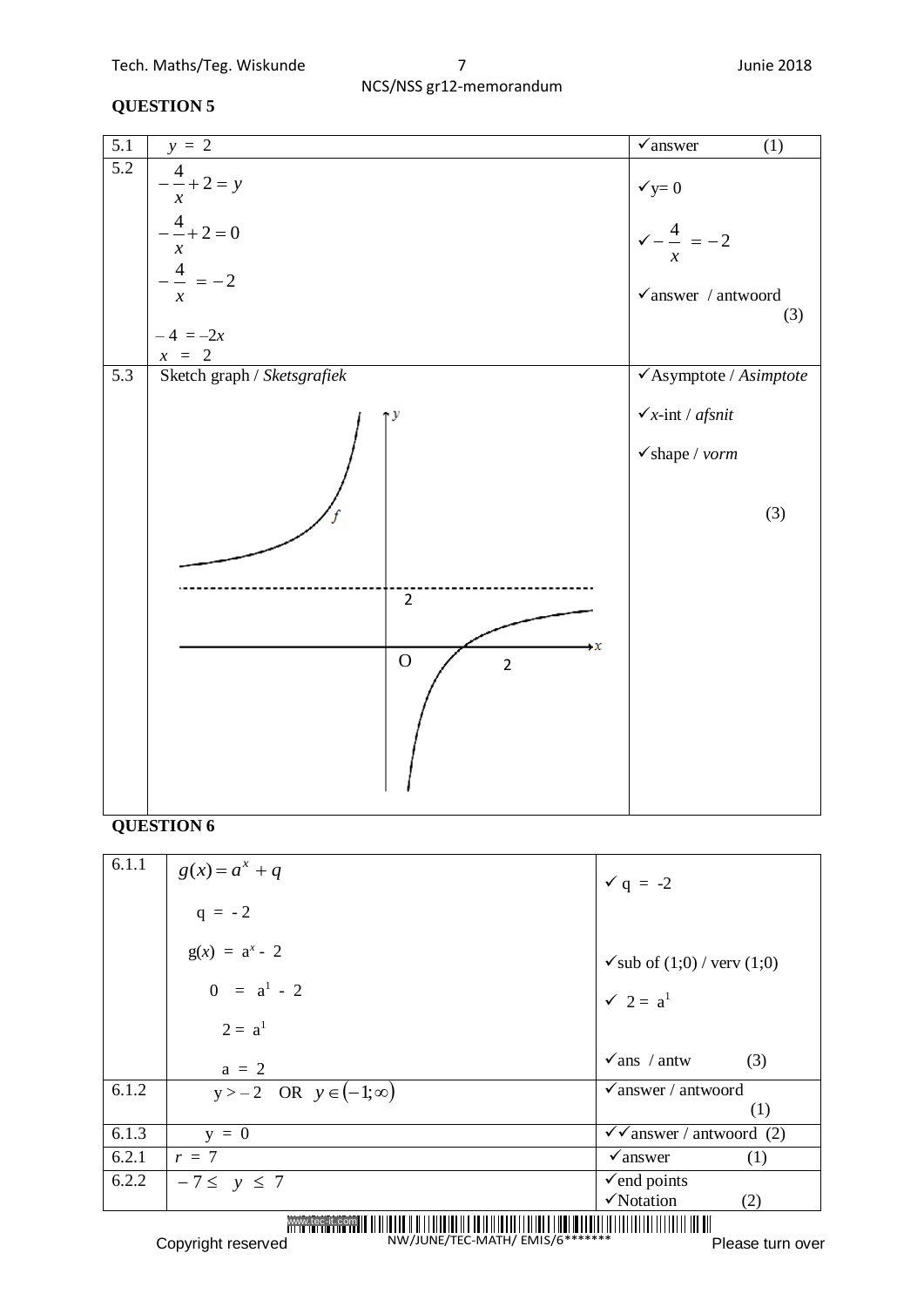| 7.1 | $x = 5$ or $x = -1$                                          |                                                      |     |
|-----|--------------------------------------------------------------|------------------------------------------------------|-----|
|     | $OA = 1 OB = 5$                                              | $\checkmark$ answers                                 | (2) |
| 7.2 | $y = 2(0 + 1)(0 - 5)$                                        | $\checkmark$ x = 0                                   |     |
|     | $y = -10$ units                                              |                                                      |     |
|     | $C(0; -10)$                                                  | $\checkmark$ answer                                  | (2) |
| 7.3 | $x = \frac{-b}{2a}$                                          | $\checkmark$ substitution / vervang                  |     |
|     | $=\frac{-(-8)}{2(2)}$<br>$= 2$                               | $\checkmark$ $x = 2$                                 |     |
|     | $y = 2(2)^{2} - 8(2) - 10$<br>$= -18$<br>$Max$ . length = 18 | $\checkmark$ y value / waarde<br>$\checkmark$ answer | (4) |
| 7.4 | $y \ge -18$                                                  | $\checkmark$ answer                                  | (1) |
| 7.5 | 0 < x < 5                                                    | $\sqrt{\ }$ end values<br>VNotation                  | (2) |
| 7.6 | $m = \frac{0+10}{5-0} = 2$<br>$C = -10$                      | $\checkmark$ value of m<br>$\checkmark$ value of c   | (2) |
| 7.7 | (2;18)                                                       | $\checkmark$ x value                                 |     |
|     |                                                              | $\checkmark$ y value                                 | (2) |

| 8.1 | $f(x) = 3x + 6$                                                    |                                           |
|-----|--------------------------------------------------------------------|-------------------------------------------|
|     | $f'(x) = \lim_{h \to 0} \frac{f(x+h) - f(x)}{h}$                   | $\checkmark$ formula                      |
|     | :. $f'(x) = \lim_{h \to 0} \frac{3(x+h) + 6 - (3x + 6)}{h}$        | $\checkmark$ correct substitution         |
|     | $\therefore f'(x) = \lim_{h \to 0} \frac{3x + 3h + 6 - 3x - 6}{h}$ | $\checkmark$ simplification               |
|     | $\therefore f'(x) = \lim_{h \to 0} \frac{3h}{h}$                   | ✓<br>lim <sub>3</sub><br>$h\rightarrow 0$ |
|     | $\therefore f'(x) = \lim_{h \to 0} 3$                              | $\checkmark$ answer<br>(5)                |
|     | $\therefore f'(x) = 3$                                             |                                           |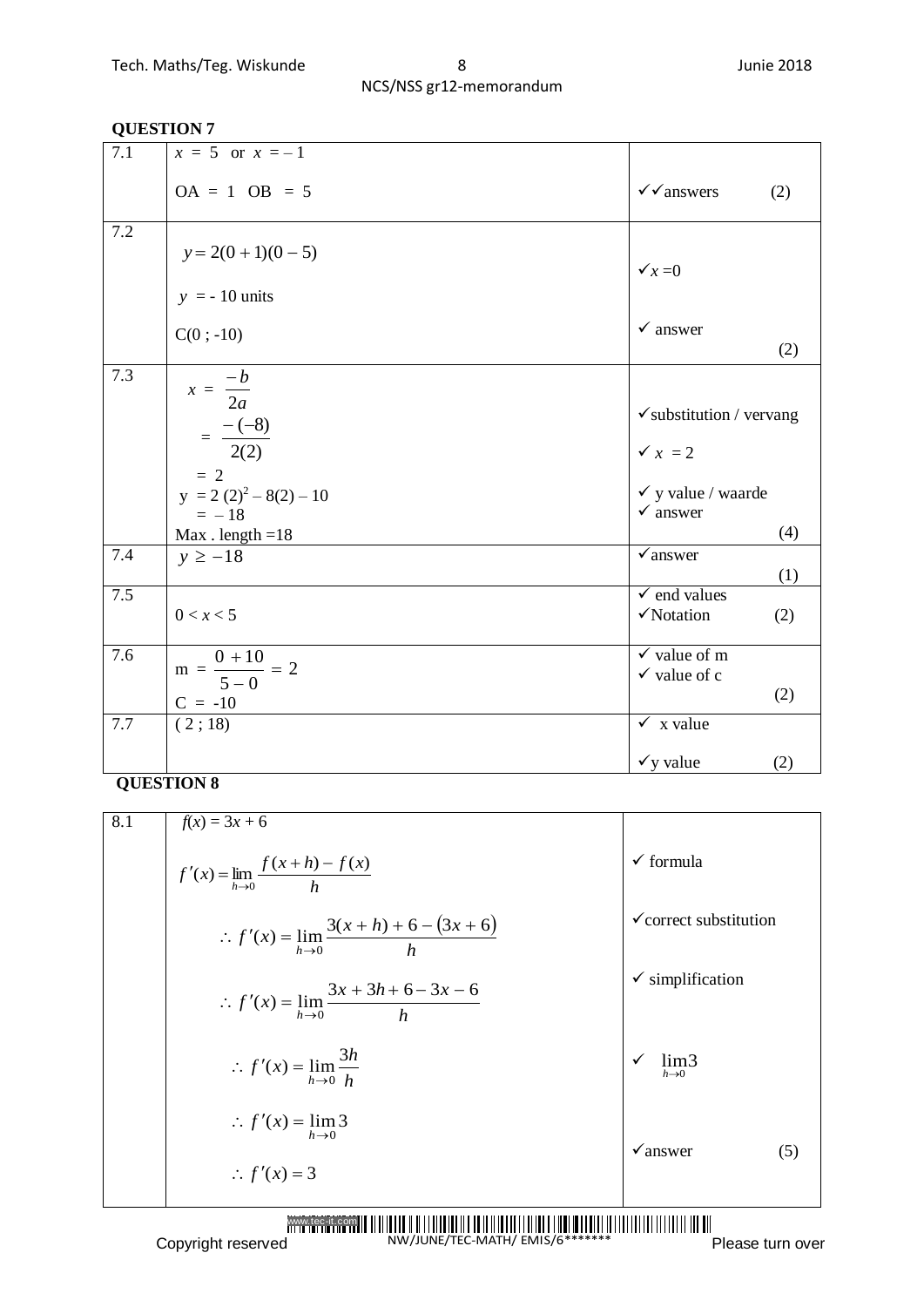|              | NCS/NSS gr12-memorandum                                                                                                                                                                                                                                                             |                                                                                                                                                                                         |  |  |
|--------------|-------------------------------------------------------------------------------------------------------------------------------------------------------------------------------------------------------------------------------------------------------------------------------------|-----------------------------------------------------------------------------------------------------------------------------------------------------------------------------------------|--|--|
| 8.2.1        | $g(x) = -5 + 2x - 6x^2$                                                                                                                                                                                                                                                             | $\checkmark$ -5<br>$\checkmark$ 2x<br>$\sqrt{-6x^2}$<br>(3)                                                                                                                             |  |  |
| 8.2.2        | $y = \frac{7}{\sqrt{x}} - \frac{x^2}{4}$<br>$y = 7x^{\frac{-1}{2}} - \frac{x^2}{4}$                                                                                                                                                                                                 | $y = 7x^{\frac{-1}{2}} - \frac{x^2}{4}$                                                                                                                                                 |  |  |
|              | $\frac{dy}{dx} = -\frac{7}{2}x^{-\frac{3}{2}} - \frac{2}{4}x$                                                                                                                                                                                                                       | $\sqrt{2} - \frac{1}{2}x$<br>$\sqrt{2} - \frac{7}{2}x^{-\frac{3}{2}}$                                                                                                                   |  |  |
|              |                                                                                                                                                                                                                                                                                     | (3)                                                                                                                                                                                     |  |  |
| 8.3<br>8.4.1 | $Dx\left[\frac{4x+5}{2x^2}\right]$<br>$Dx\left[\frac{4x}{2x^2}+\frac{5}{2x^2}\right]$<br>$Dx\left[2x^{-1}+\frac{5}{2}x^{-2}\right]$<br>$=-2x^{-2}+5x^{-3}$<br>$\int (2x^2 - 1) dx = \frac{2x^3}{3} - x + c$                                                                         | $\sqrt{Dx}\left[\frac{4x}{2x^2} + \frac{5}{2x^2}\right]$<br>$\sqrt{Dx} \left[ 2x^{-1} + \frac{5}{2}x^{-2} \right]$<br>$\sqrt{v} = -2x^{-2} + 5x^{-3}$<br>(4)<br>$\sqrt{\frac{2x^3}{3}}$ |  |  |
|              |                                                                                                                                                                                                                                                                                     | $\checkmark$ -x                                                                                                                                                                         |  |  |
| 8.4.2        | $\int_{-1}^{2} (x^3 - 4x^2 + 3x) dx = \left[ \frac{x^4}{4} - \frac{4x^3}{3} + \frac{3x^2}{2} \right]_{-1}^{2}$<br>$\left[\frac{(2)^4}{4} - \frac{4(2)^3}{3} + \frac{3(2)^2}{2}\right] - \left[\frac{(-1)^4}{4} - \frac{4(-1)^3}{3} + \frac{3(-1)^2}{2}\right]$<br>$=\frac{-13}{12}$ | $\checkmark$ c<br>(3)<br>$\sqrt{\left[\frac{x^4}{4} - \frac{4x^3}{3} + \frac{3x^2}{2}\right]^2}$<br>$\checkmark$ sub. of 2<br>$\checkmark$ sub. of -1<br>$\checkmark$ answer<br>(4)     |  |  |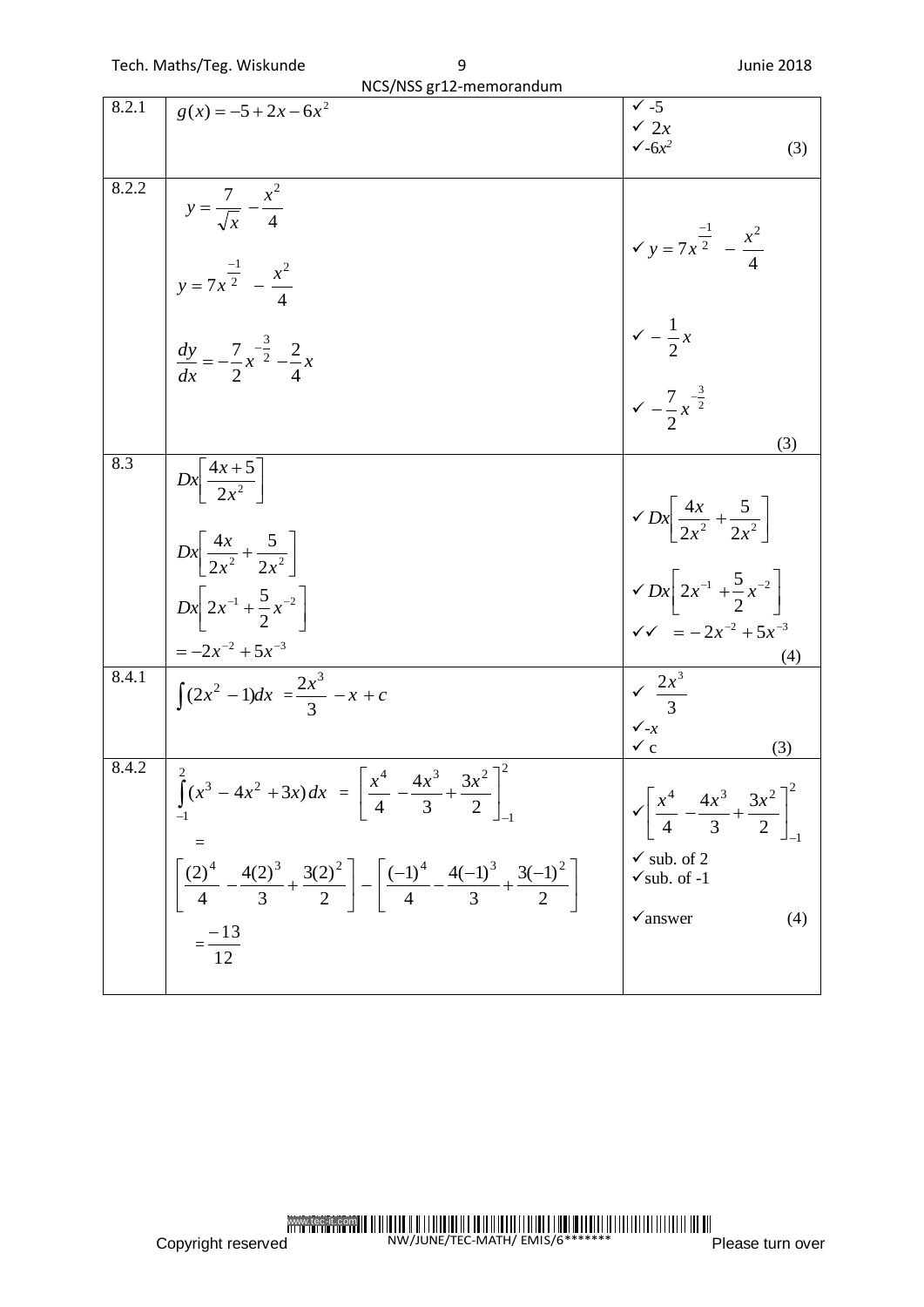| 9.1 | $g(1) = (1)^3 + 2(1)^2 - (1) - 2$                                                                                                                | $\checkmark$ substitution of 1<br>$\check{ }$ g(1) =0                                                             |
|-----|--------------------------------------------------------------------------------------------------------------------------------------------------|-------------------------------------------------------------------------------------------------------------------|
|     | $= 0$<br>$(x - 1)$ is a factor of $g(x)$                                                                                                         |                                                                                                                   |
| 9.2 | 2<br>$\overline{1}$<br>$-2$<br>$-1$<br>$\mathbf{1}$<br>$\overline{3}$<br>$\mathbf{1}$<br>$\overline{2}$<br>$\overline{3}$<br>$\overline{2}$<br>O |                                                                                                                   |
|     | $g(x) = (x-1)(x^2 + 3x + 2)$                                                                                                                     | $\sqrt{x^2+3x+2}$                                                                                                 |
|     | $=(x-1)(x+2)(x+1)$<br>x-intercepts are $x = 1$ ; $x = -2$ and $x = -1$                                                                           | $\checkmark$ $x=1$<br>$\checkmark$ x = -2<br>$\checkmark$ x = -1<br>(4)                                           |
| 9.3 | $g'(x) = 3x^2 + 4x - 1$<br>$3x^2 + 4x - 1 = 0$<br>$x = \frac{-4 \pm \sqrt{4^2 - 4(3)(-1)}}{2(3)}$<br>$x = 0,22$ or $x = -1,5$                    | ✓<br>$g'(x) = 3x^2 + 4x - 1$<br>$\sqrt{3x^2+4x-1}=0$<br>$\checkmark$ two x values                                 |
|     | TP $(0,22; -2,11)$ and $(-1,5; 0,63)$                                                                                                            | $\checkmark$ Turning points<br>(5)                                                                                |
| 9.4 | v<br>2.<br>0<br>$\frac{1}{3}$<br>$\frac{1}{2}$<br>$\frac{1}{3}$<br>x<br>$-4$<br>0<br>-1-                                                         | $\checkmark$ shape(+ graph)<br>$\checkmark$ all 3 x-int<br>$\checkmark$ y- int<br>$\checkmark$ correct T.P<br>(4) |
| 9.5 | $k > 0,63$ or $k < -2,11$                                                                                                                        | $\checkmark$ k > 0,63<br>$\checkmark$ k < -2,11<br>(2)                                                            |

www.tec-it.com NW/JUNE/TEC-MATH/ EMIS/6\*\*\*\*\*\*\*